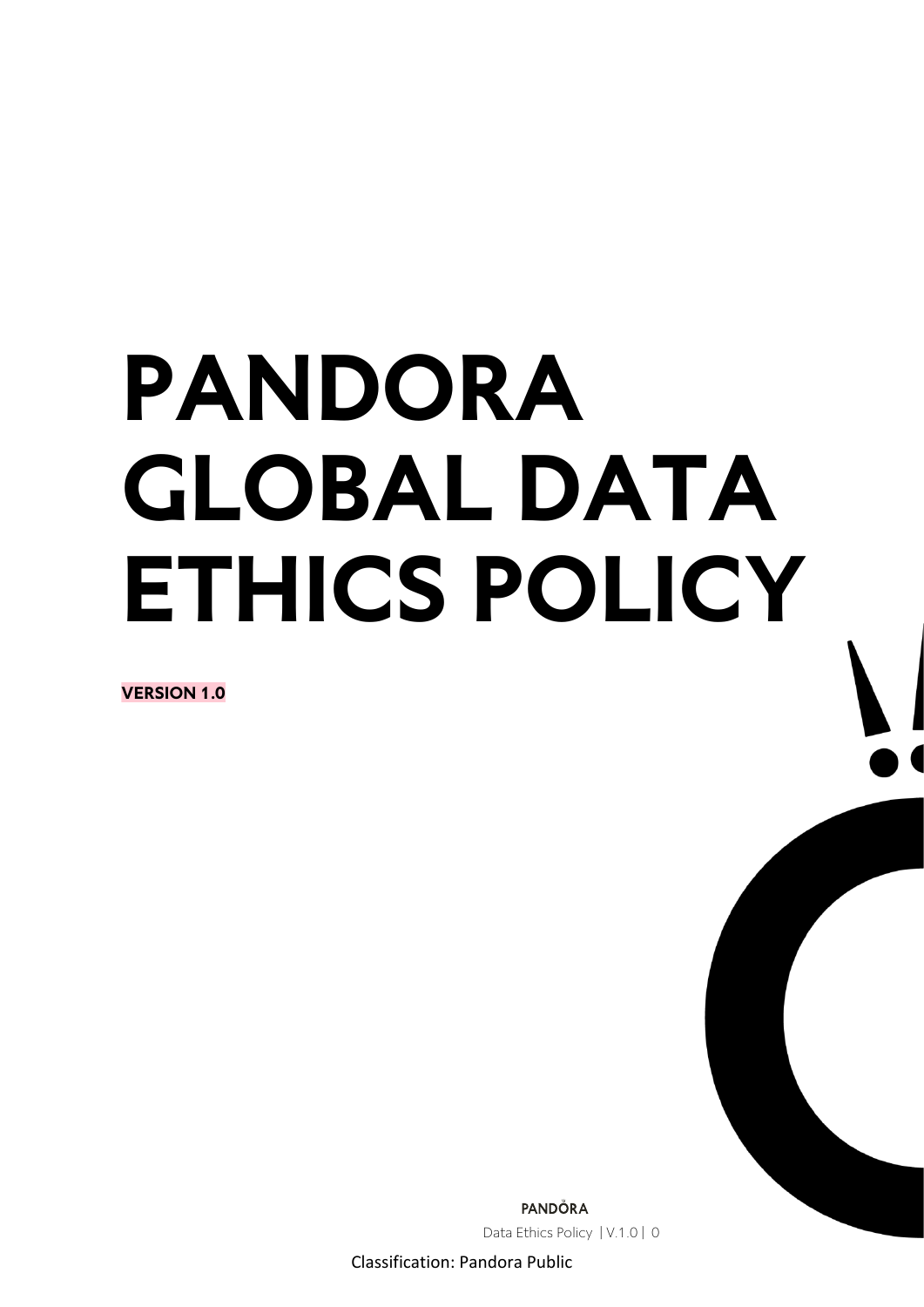**EFFECTIVE DATE** 1 January 2022

**DEPARTMENT** 

**Data Analytics & MarTech** 

DOCUMENT **DOCUMENT**<br>
OVERVIEW

**BOARD OF DIRECTORS**<br>**APPROVAL APPROVAL** 2 December 2021

> PANDÖRA Data Ethics Policy | V.1.0 | 1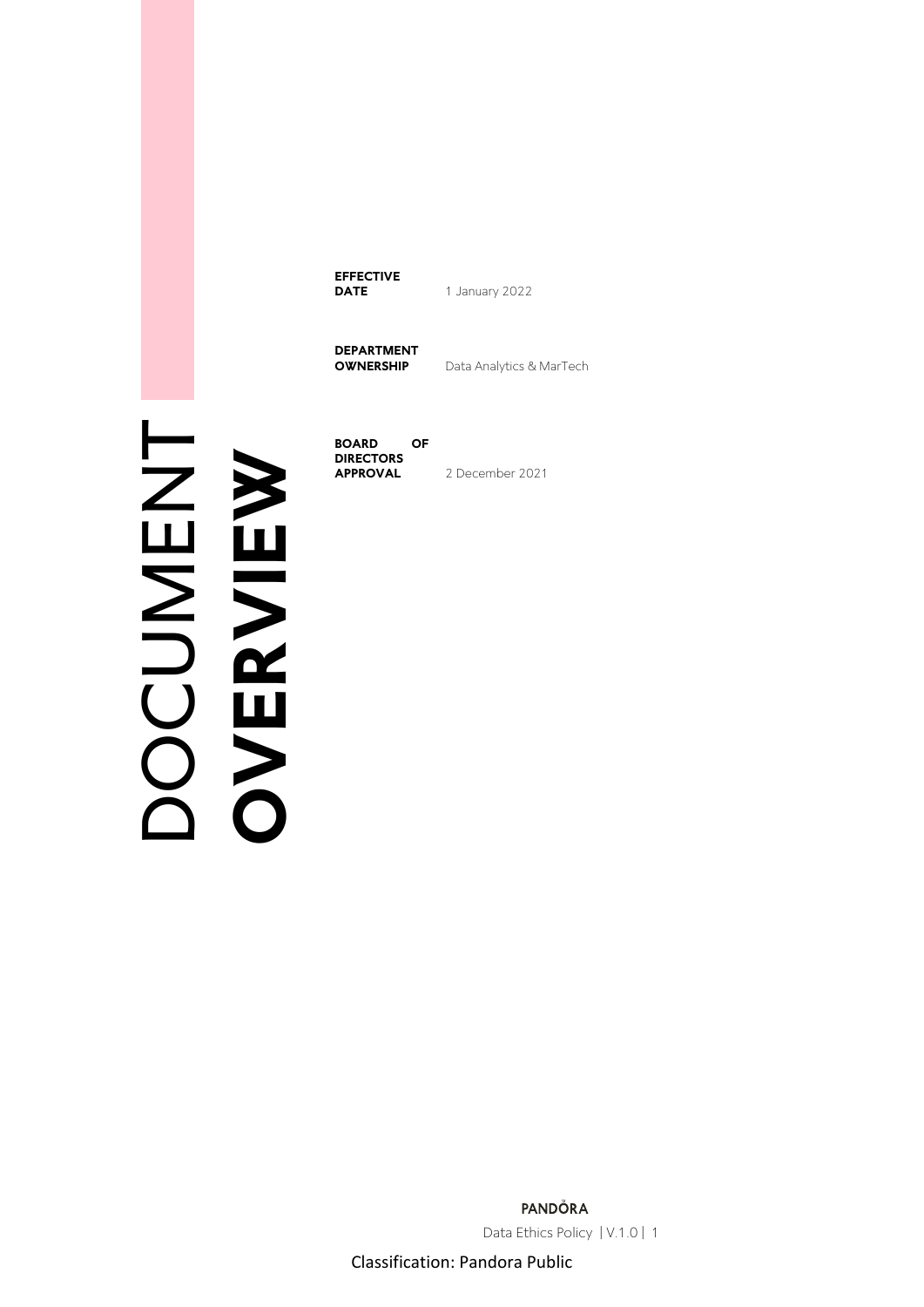# **1 OBJECTIVE**

Pandora recognizes the importance of data ethics and is committed to conduct its business in accordance with the principles set out in this Policy.

The purpose of this Policy is to externally communicate Pandora's position on and create internal awareness of data ethics.

# **2 SCOPE**

This Policy applies to the Board of Directors and all employees of Pandora as well as its subsidiaries and affiliates worldwide.

In the event of discrepancies between this English version of the Policy and any local translations thereof, the English version shall prevail. Additionally, in the event of discrepancies between this Policy and any local corresponding legislation or addendums, the stricter requirement shall apply.

# **3 ROLES AND RESPONSIBILITES**

Employees are required to observe and act in compliance with this Policy and if in doubt, consult with the relevant manager or Data Analytics & MarTech.

The Global Policy Framework provides further information on roles and responsibilities regarding e.g. review, implementation, training etc. of this Policy.

# **4 GENERAL COMMITMENTS**

Pandora has taken measures to ensure compliance with legal and regulatory requirements on data ethics and Pandora's Code of Conduct. Where applicable, Pandora is required and committed to adhere to any additional minimum standards on data ethics based on the applicable local laws and regulations. Adherence to this Policy is fundamental to ensure that all subsidiaries and affiliates, regardless of geographic location, comply with applicable requirements related to data ethics.

Every employee is responsible for assisting Pandora in its efforts to comply with data ethics. Breaches of this Policy will not be tolerated and

> **PANDÖRA** Data Ethics Policy | V.1.0 | 2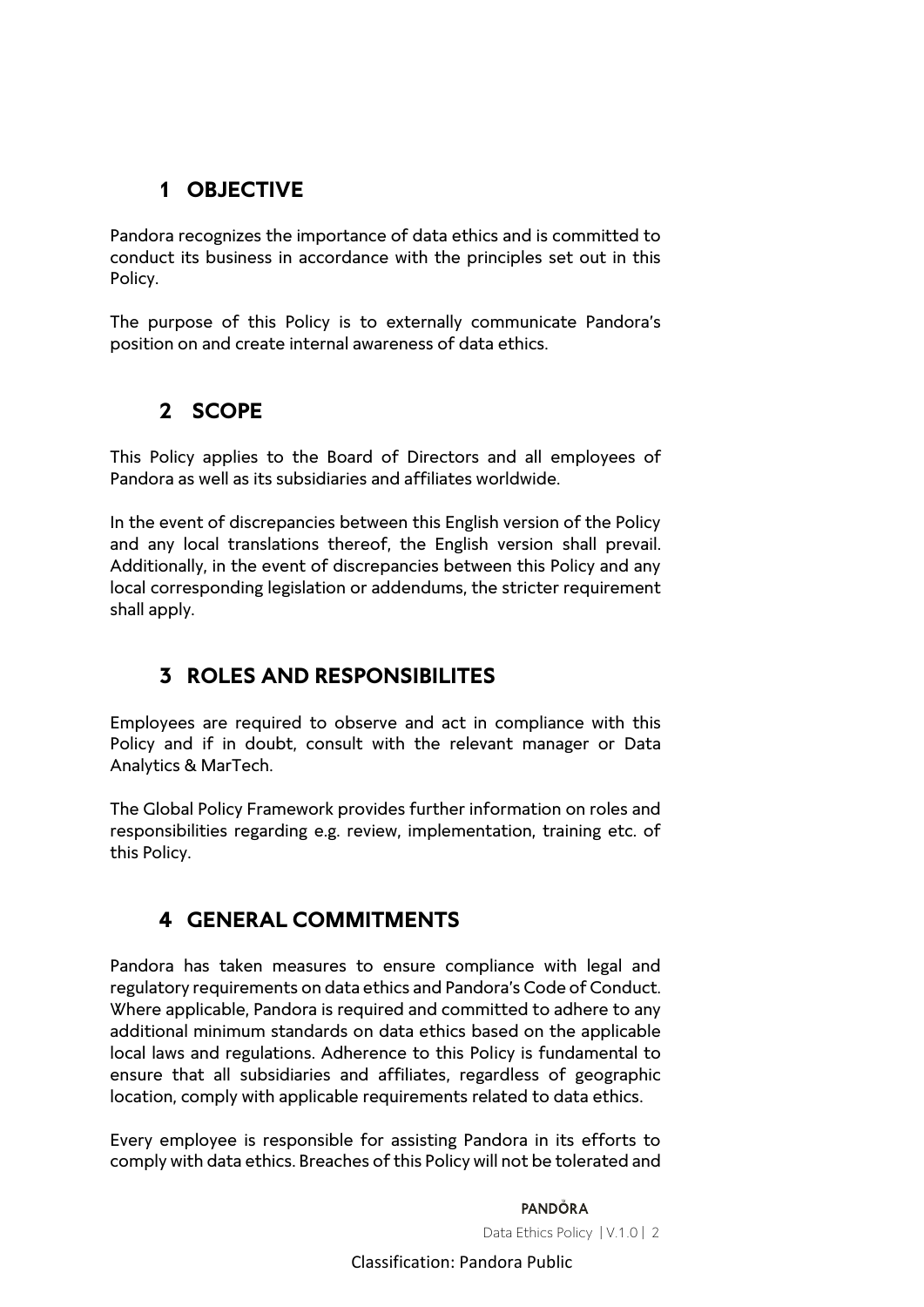may lead to disciplinary action up to and including termination of employment.

## **5 POLICY STATEMENT**

This Policy describes Pandora's approach to data ethics and the principles we apply to our processing of data. We are committed to an ethical standard, which is not just legally compliant but also ethically the right thing to do. This Policy supplements our compliance efforts in relation to all applicable data protection laws, including internal and external policies, procedures and notices as well as other relevant legislation.

This Policy applies to all data processed by Pandora, whether categorised as personal data or not, and all employees working with or having access to data must comply with this Policy.

In Pandora, we strive to ensure that our processing of data is at all times consistent with the values we apply to our day-to-day work and which drives our actions and behaviour. One of our four values is WE CARE. We care about our consumers, employees, shareholders and communities and we care about the data they entrust us with. With our ambition to grow our data-driven efforts and with personalisation as one of our growth pillars, we are therefore also committed to apply and continuously develop our data ethical standards. We believe this goes hand in hand with our aspiration to do what is right with the data we process.

# **6 OUR PROCESSING OF DATA**

In Pandora, we process data, both personal and non-personal data, across our global business as part of our ongoing operations within manufacturing, supply chain, HR, finance, technology, sales and marketing.

We process personal data as a controller<sup>1</sup>. In our role as controller we mainly process data regarding our consumers in order to fulfil a purchase and achieve a better understanding of our consumers' interaction with and behaviour in relation to our brand, and regarding our employees as part of day-to-day HR operations. The type of data we process ranges from ordinary personal data such as general contact information and product preferences to sensitive personal data such as employee health information. The latter only to the extent required by law.

**PANDÖRA** Data Ethics Policy | V.1.0 | 3

<sup>1</sup> The term "controller" comes from the General Data Protection Regulation (GDPR) and means: the entity determining *why* (for what purpose) and *how* (with what means) processing of personal data should take place.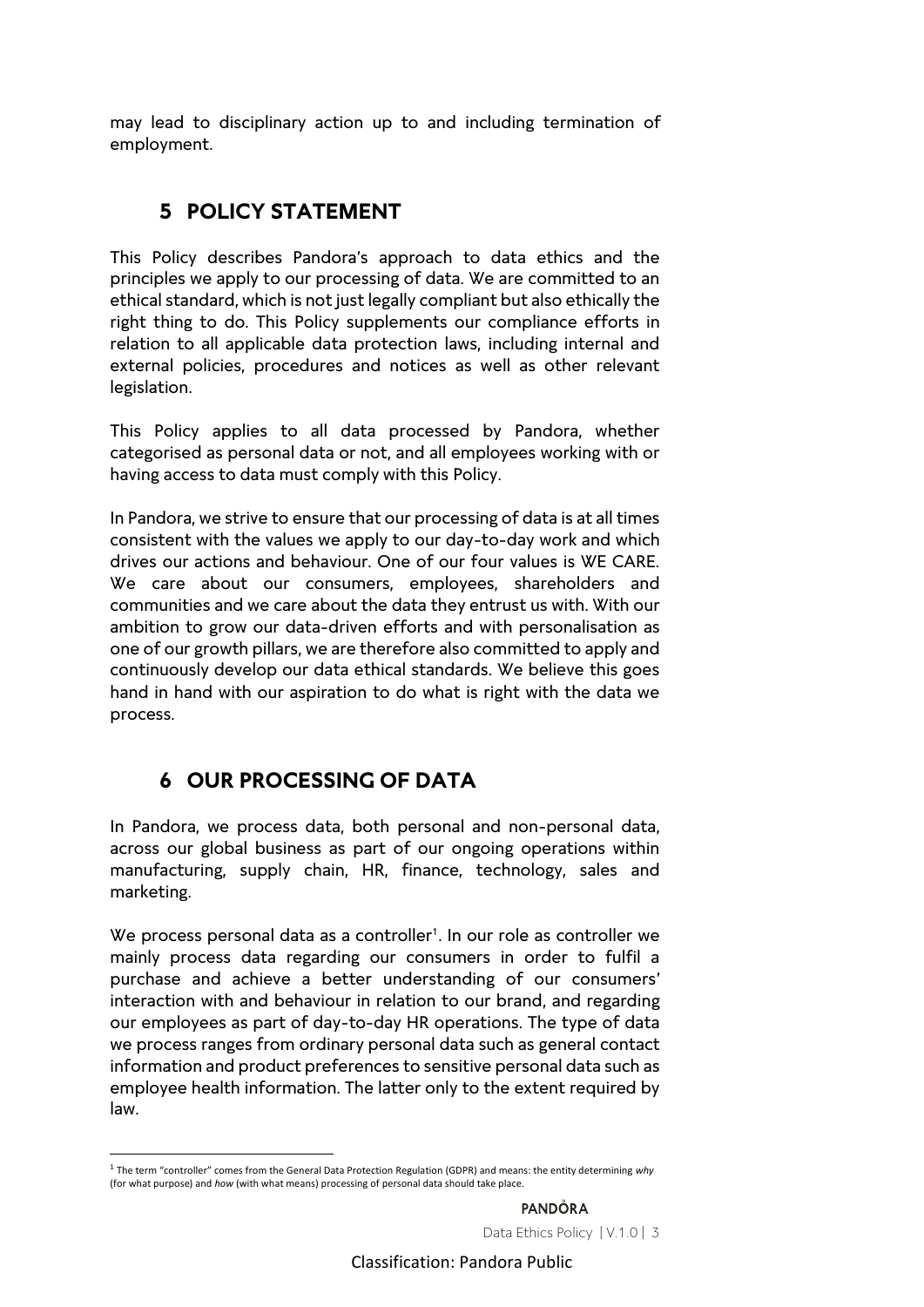As our data-driven growth and personalisation efforts are focused around our consumers, this Policy primarily highlights our processing of consumer data.

We use consumer data to target our content and create a more personalised, relevant and frictionless experience for our consumers when they interact with Pandora. We use parameters such as website behaviour data, transactional data and campaign response data to enhance machine learning algorithms to guide and improve these personalised customer experiences.

## **7 OUR DATA ETHICAL PRINCIPLES**

In Pandora, we recognise the benefits of data utilisation and how it can drive better consumer experiences as well as enhance internal processes. But people, whether it being consumers or employees will always be the foundation of Pandora and as a result, our data ethical commitments are built on our care and respect for their privacy.

#### **7.1 WE APPLY EQUALITY AND FAIRNESS IN OUR PROCEESSING OF DATA**

We treasure inclusivity and fairness in the way we use data and strive to apply non-discriminatory measures in terms of our segmentation, personalisation and our use of algorithms.

We do not conduct activities, apply existing or new technology or use data in a way resulting in unintended consequences for our consumers or employees.

We are conscious of how certain uses of technologies or data can reinforce conscious and unconscious bias and strive to actively address potential issues and work towards reducing these.

When applying technology in our use of data, we ensure human agency and oversight in our processes and we have establish procedures to govern, control and document the development of algorithmic models.

#### **7.2 WE RESPECT THE PERSON BEHIND THE DATA**

We want to enable trust and respect in our relationship with consumers and employees. It is part of our privacy ambition and an essential element of our data ethics commitments. We recognise that trust is earned and built over time by aligning what we say with what we do. We strive to continuously develop our level of transparency to ensure that our ways of processing data are explainable and transparent. Our activities must make sense for those whose data we process and we

> **PANDÖRA** Data Ethics Policy | V.1.0 | 4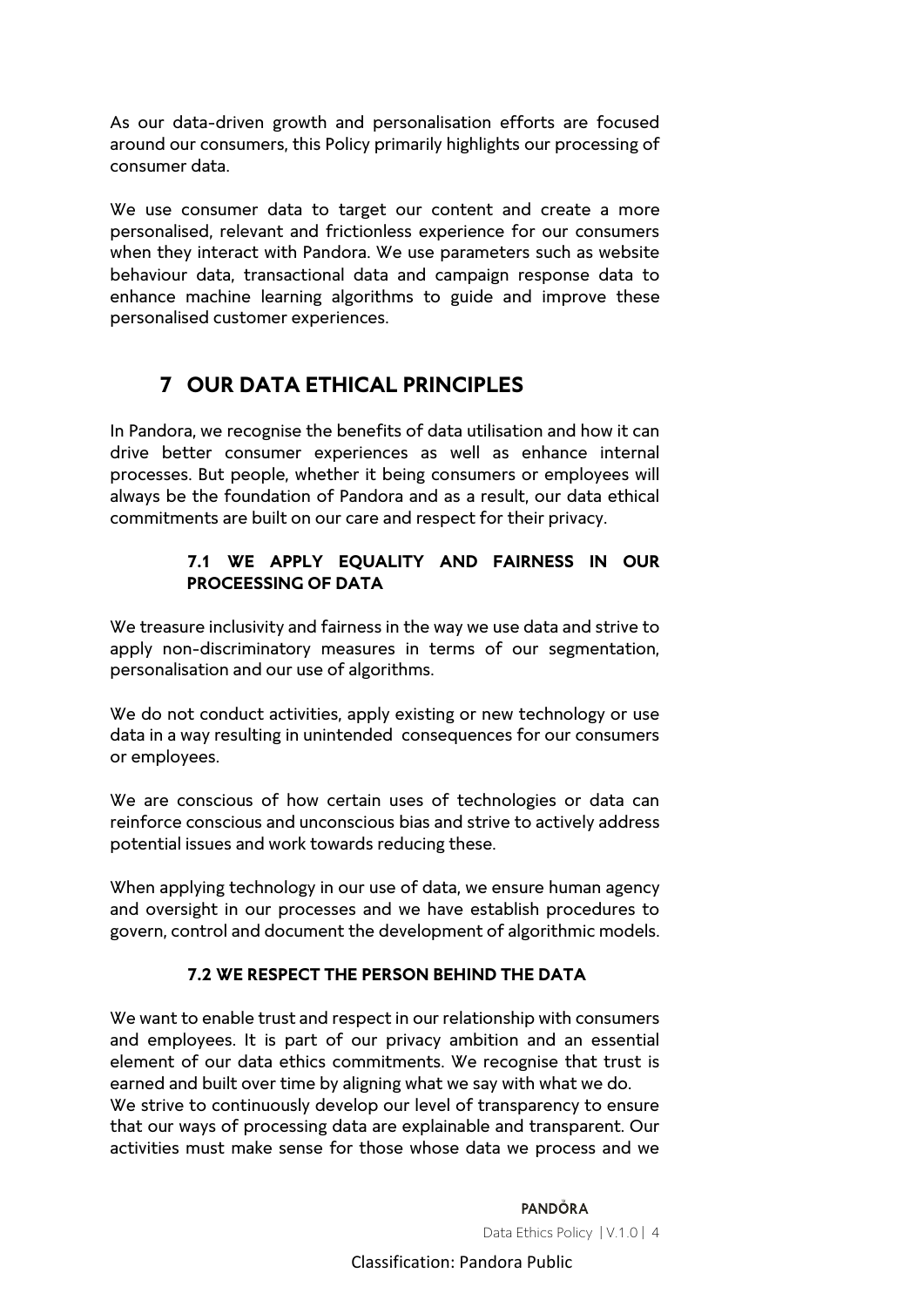recognise that an increased use of data should go hand in hand with an increased level of transparency.

We have been entrusted with personal data, but it does not belong to us. This is why we will not sell<sup>2</sup> personal data with which we have been entrusted to third parties for their own individual commercial use. We use third parties as vendors to support us in our data-related business activities.

#### **7.3 WE FOCUS ON SUSTAINABLE DATA PRACTICES**

Sustainability is part of the Pandora foundation. As with our products, we aim to be sustainable in our use of data. A core aspect of this is ensuring that technology and data are used in a responsible and sustainable manner and essentially applied in ways preventing harm from both an environmental and social point of view.

Applying technology and data within our business must seek to benefit the people it concerns in a positive manner.

# **8 OUR TRAINING APPROACH**

All employees will be introduced to Pandora's principles on data ethics, including this Policy, as part of their onboarding. In addition, data ethics is further integrated into the onboarding and continuous training of employees working directly with or making decisions on data use.

### **9 OUR ORGANISATIONAL ANCHORING OF DATA ETHICS**

As a data-driven company, we believe data ethics are important and should be anchored at the top of our organisation. As a result, the Board of Directors is responsible for approving this Policy and will assess on an ongoing basis and at least once a year whether updates to the Policy are necessary.

Day-to-day responsibility concerning data ethics is anchored in Pandora's Privacy Board consisting of cross-functional members of senior management with diverse professional backgrounds. Ongoing initiatives are driven by a cross-functional Data Ethics Working Group reporting directly to the Privacy Board.

Pandora will going forward annually report on data ethics in our annual report.

<sup>&</sup>lt;sup>2</sup> This may not apply in the context of the California Consumer Privacy Act which defines "sale" broadly as "renting, disclosing, releasing, disseminating, making available, transferring, or otherwise communicating...".